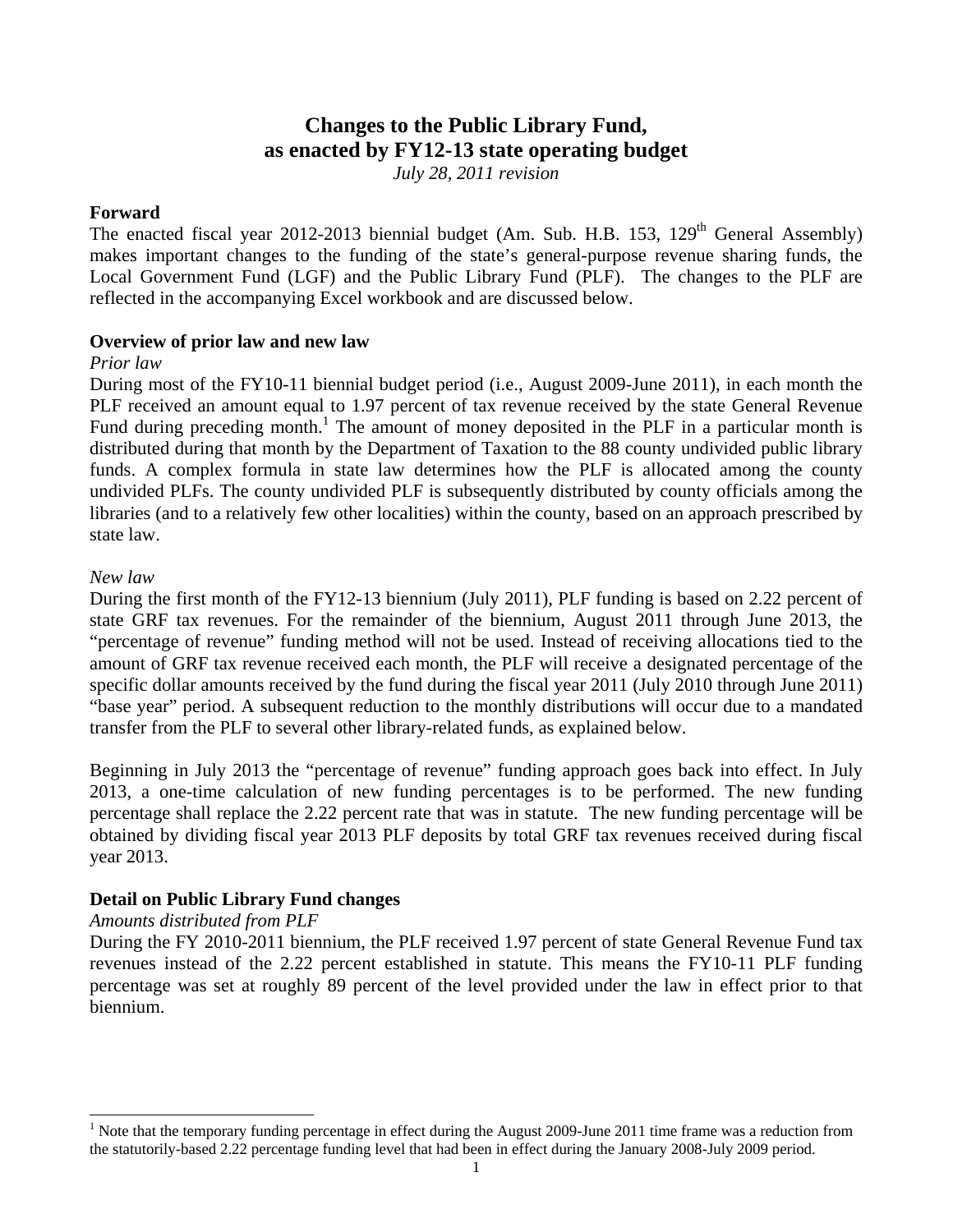For the August 2011 through June 2013 period, the budget funds the PLF at 95 percent of the amount received during FY 2011 (before the transfers from the PLF explained immediately below).<sup>2</sup> As an example, in September 2011 the PLF would receive \$25.2 million (rounded), which is 95 percent of the \$26.5 million received in September 2010, before taking into account the PLF transfer. Once that transfer is made, the PLF distribution in September 2011 will be \$24.7 million.

Section 325.10 of HB 153 requires monies are to be transferred during FY12 and FY13 from the PLF to the OPLIN Technology Fund and to the Library for the Blind Fund. The transfers from the PLF to both funds will occur on a monthly basis beginning in August  $2011$ .<sup>3</sup> The total FY12 transfer of \$4,963,595 will be spread equally across the August 2011 through June 2012 period, amounting to \$451,236 per month. The total FY13 transfer will be \$4,963,982, spread equally across the July 2012 through June 2013 time period. The monthly transfer in FY13 will be \$413,665.

## *Allocation among recipients*

l

share of calendar year 2011 PLF distributions.<sup>5</sup> For the July through December 2011 time period, the PLF proceeds among the counties are based on each county's share of overall calendar year 2010 PLF distributions.<sup>4</sup> For the January 2012 through June 2013 time period, the PLF proceeds shall be allocated among the counties based on each county's

# *Resumption of "percentage of revenue" funding beginning in FY 2014*

"Percentage of revenue"-based funding is scheduled to resume in July 2013. The funding percentage is based on a one-time calculation: PLF deposits during FY 2013 are divided by FY 2013 state GRF tax revenues to yield the new PLF funding percentage starting in FY 2014.

# *Projected distributions, by calendar year*

Presented below are the total monthly PLF distributions for the January 2009 through June 2013 time frame. Despite the reductions that take effect in August 2011, aggregate PLF distributions for calendar year 2011 will exceed their 2010 levels. This is due to year-to-year revenue growth that caused an increase in distributions during the first seven months of CY 2011 (as well as the one-time increase in the PLF funding percentage during July 2011, back to the 2.22 percent level in effect before August 2009); such growth will more than offset the reduced funding level in effect during the last five months of 2011.

Counties will experience varying growth rates during CY 2011. This reflects two different sets of county allocation percentages in place during 2011: one set was used during the first six months, based on the permanent-law PLF allocation formula; another set, to be used during the last six months, is based on each county's share of CY 2010 distributions. Despite the variations among the counties, each county will experience at least some distribution growth during 2011.

<sup>&</sup>lt;sup>2</sup> Note, however, that July 2011 PLF deposits are equal to 2.22% of June 2011 GRF tax revenues. This is the only month of the FY12-13 biennium in which funding is based on the percentage-of-revenue approach.

<sup>&</sup>lt;sup>3</sup> An earlier edition of this document indicated that the transfers would occur in August 2011 and August 2012. This original arrangement has been replaced by a monthly transfer arrangement.

<sup>&</sup>lt;sup>4</sup> To clarify, the PLF distributions made during calendar year 2010 are totaled across all months and all counties. From these 12-month totals, a percentage share figure is computed for each county. This specific percentage share figure will be used in making the distributions for each month of the July – December 2011 period.

 A percentage share computation is made for the CY 2012 distributions as is performed for the CY 2011 distributions, as will be used in making the distributions for each month of the January 2012 – June 2013 period. explained below. The PLF distributions made during calendar year 2011 are totaled across all months and all counties. From these 12-month totals, a percentage share figure is computed for each county. This specific percentage share figure